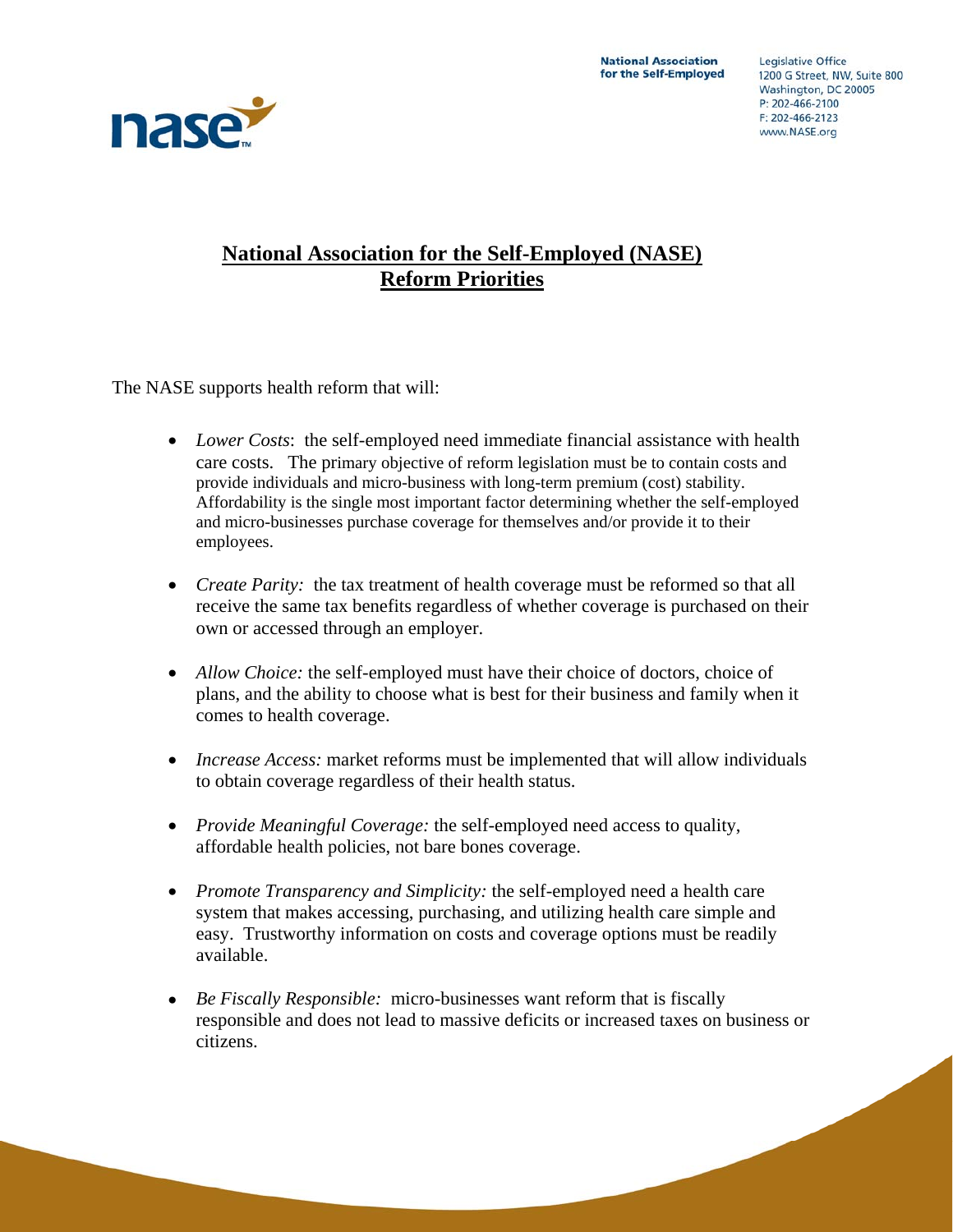# **NASE Perspective on Key Reform Components**

### **Mandates**

The majority of NASE's micro-business members oppose both an individual and employer mandate. Most of our members would be affected by an individual mandate since due to their size, the majority would be exempt from an employer mandate based on the current reform proposals introduced in Congress.

NASE is willing to compromise on the mandate issue if, and only if, the following were provided in the final health reform bill:

- A substantial and easy to calculate refundable tax credit for small business, including the self-employed.
- Full deductibility for health insurance for the self-employed (i.e. inclusion of S.725/H.R. 1470.)
- Expansion of Health Reimbursement Arrangements (HRAs) to allow the selfemployed business owner to participate in the plan.

## **Exchange/Gateway**

The NASE supports the creation of an Exchange or Gateway as well as other pooling mechanisms such as cooperatives to increase access to coverage and create administrative efficiencies.

The NASE prefers the creation of a national Exchange or Gateway in order to create the largest pool possible to ensure the greatest cost savings, which may not be accomplished through smaller state-based Exchanges or Gateways.

Additionally, we would like to emphasize the importance of an Exchange in providing the self-employed, micro-businesses and their employees with easy to understand information regarding insurers and benefit options available to them. This should be a central component of any Exchange or Gateway design.

#### **Tax Provisions**

The NASE supports the use of tax credits to assist in making health care more affordable for the self-employed and micro-business. As mentioned, any reform bill should include a substantial and easy to calculate refundable tax credit for the self-employed, microbusinesses and their employees.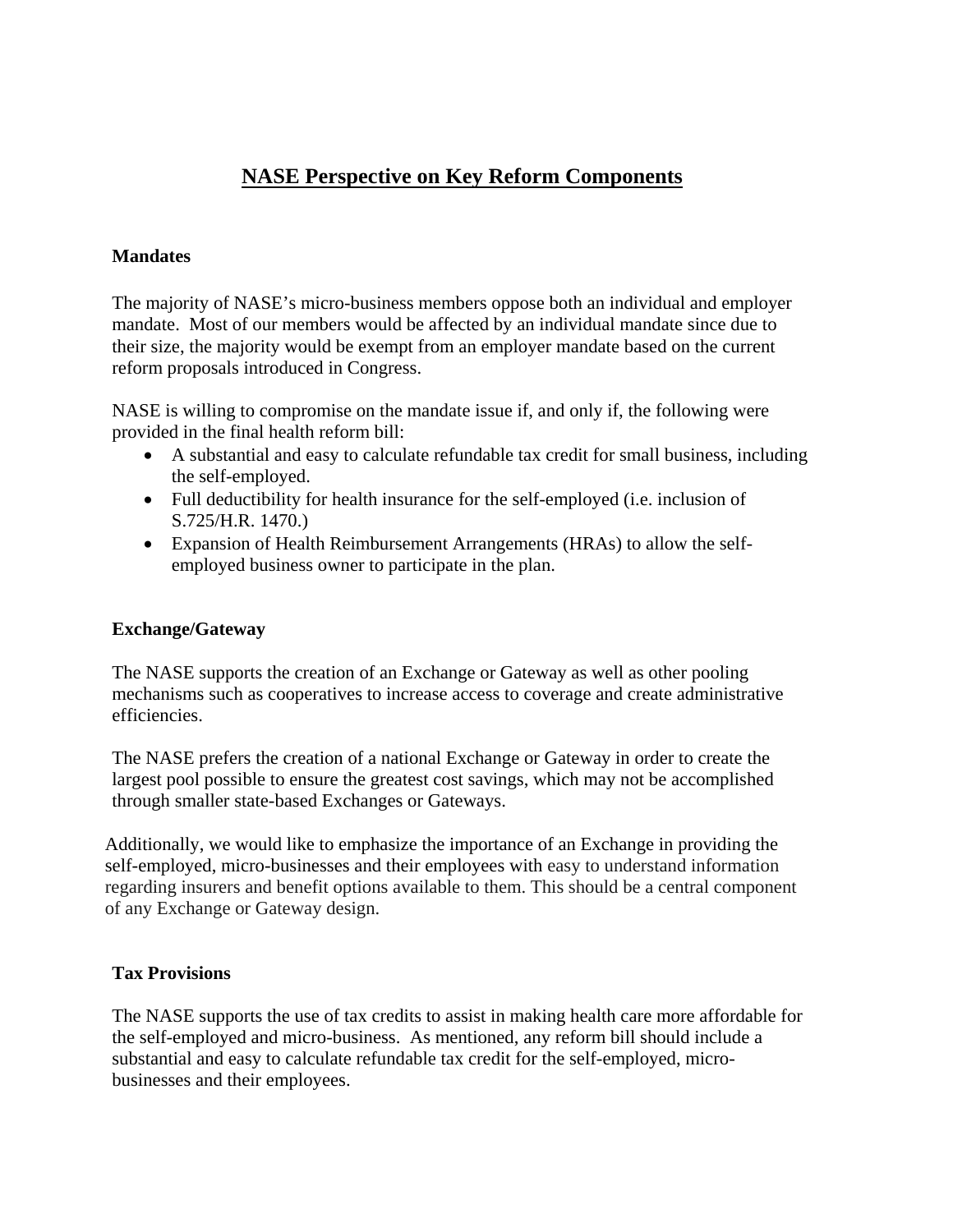At present, two key tax items for the self-employed have been excluded from the current reform proposals:

- *Fix for the deductibility of health insurance for the self-employed*. Under the current tax code, corporations are able to deduct health insurance premiums as a business expense and to forgo payroll taxes on these expenses. In addition, their employees are able to pay for health coverage with pre-tax dollars. However, sole proprietors are unable to deduct premiums as a business expense. Since they do not receive this deduction, they are required to pay significantly more in self-employment tax, their payroll taxes. How much is the extra tax each year? The self-employed must pay 15.3% in self-employment taxes. A business owner paying \$6,000 per year on health insurance must also pay \$918.00 in additional self-employment taxes because of this inequality in the tax code, a substantial sum for the smallest of businesses. There is legislation in the House (H.R. 1470) and Senate (S.725) to level the playing field for the self-employed, yet these provisions have not been included nor offered as amendments to the larger health reform bills.
- *The expansion of Health Reimbursement Arrangements (HRAs)*. HRAs are a flexible benefit option that allows small business owners to reimburse employees tax free for out-of-pocket medical costs, including health insurance premiums. A key benefit of an HRA is that they do not require the business owner to purchase a group health plan. Thus, setting up an HRA can offer some financial assistance to employees of micro-businesses that are unable to afford group health insurance. Additionally, since cost is such a crucial factor for the self-employed, an HRA gives the owner consistency and stability in health benefit costs. At present, sole proprietors are not eligible to participate in an HRA; an inequity that negatively impacts millions of business owners and employees. Improving Health Reimbursement Arrangements to allow the self-employed business owner to participate in the plan would significantly increase the number of owners and employees of micro-businesses receiving health benefits and financial assistance with medical costs. Why is this so important to health reform? Due to their size, the self-employed will be exempt from the employer mandate included in health reform legislation. HRAs would be a great way for them to receive and provide to their employees some financial assistance for health care costs.

## **Market Reforms**

The NASE supports market reforms that would remove the use of health status as an underwriting mechanism for access to coverage. Additionally, we support rating reforms that would help the self-employed with both access and affordability.

## **Benefits**

The NASE supports access to meaningful coverage, not limited or scheduled benefit policies for the self-employed and micro-business. Current health reform legislation creates a